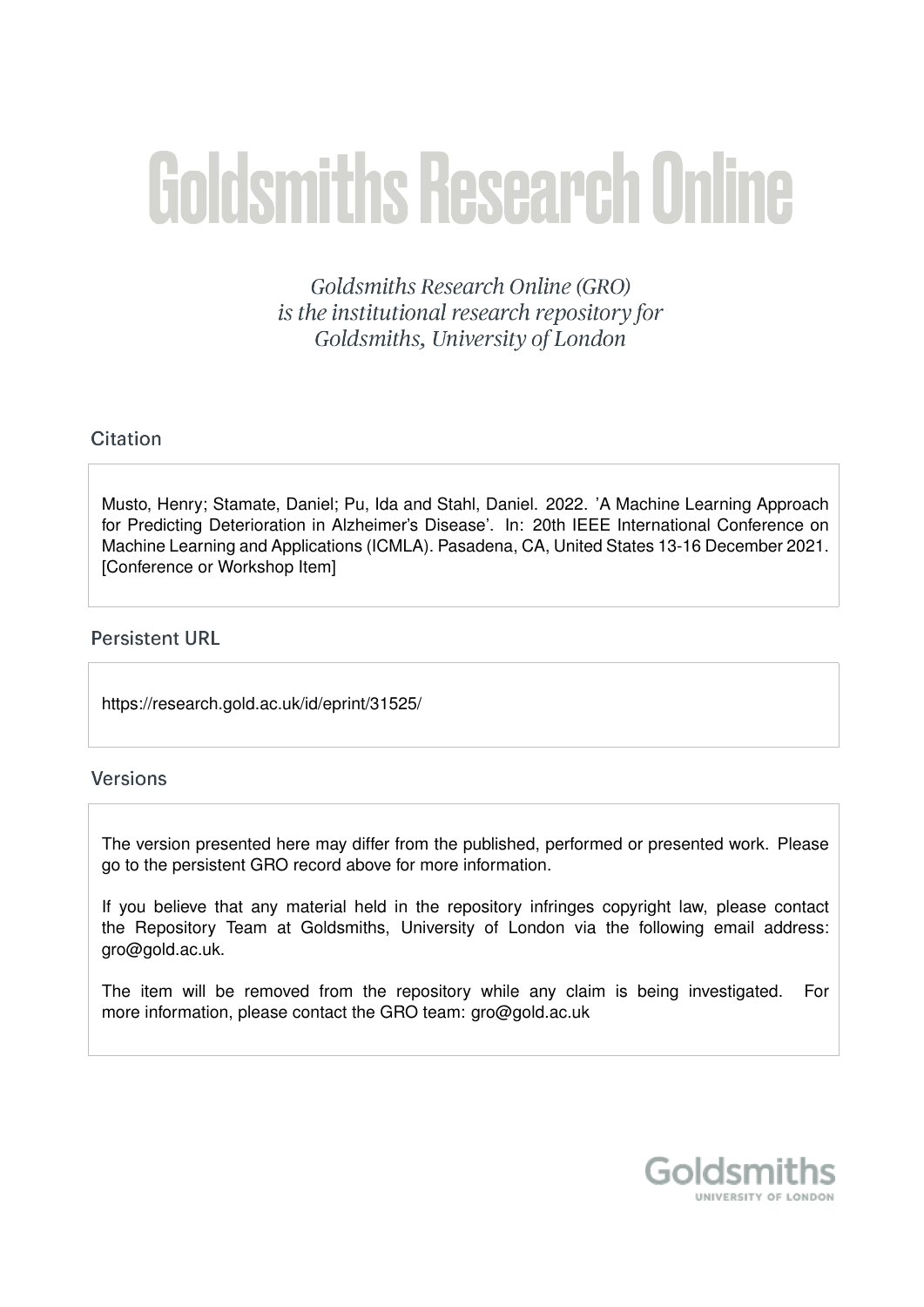# A Machine Learning Approach for Predicting Deterioration in Alzheimer's Disease

Henry Musto, Daniel Stamate, Ida Pu Data Science and Soft Computing Lab, and Department of Computing *Goldsmith, University of London* London, United Kingdom Email[: hthom018@gold.ac.uk](mailto:hthom018@gold.ac.uk)

*Abstract -* **This paper explores deterioration in Alzheimer's Disease using Machine Learning. Subjects were split into two datasets based on baseline diagnosis (Cognitively Normal, Mild Cognitive Impairment), with outcome of deterioration at final visit (a binomial essentially yes/no categorisation) using data from the Alzheimer's Disease Neuroimaging Initiative (demographics, genetics, CSF, imaging, and neuropsychological testing etc). Six machine learning models, including gradient boosting, were built, and evaluated on these datasets using a nested crossvalidation procedure, with the best performing models being put through repeated nested cross-validation at 100 iterations. We were able to demonstrate good predictive ability using CART predicting which of those in the cognitively normal group deteriorated and received a worse diagnosis (AUC = 0.88). For the mild cognitive impairment group, we were able to achieve good predictive ability for deterioration with Elastic Net (AUC = 0.76).** 

#### **Keywords – Alzheimer's Disease, Dementia, Applied Machine Learning, Statistical Learning**

#### I. INTRODUCTION

Alzheimer's Disease which accounts for 60-80% of all dementias [1], remains a pernicious threat to older people. As of 2017, it is estimated that over 50 million people globally are living with dementia [2]. Unlike other chronic diseases such as cancer and heart disease, dementia can require intensive care for many years after diagnosis. As a result, the cost of care is significantly higher as sufferers increasingly require round-the-clock care. Furthermore, the burden of caring for someone with dementia can negatively impact the wider families wellbeing, with associated detrimental effects on mental and physical health. The cost of long-term care also puts a disproportionate financial burden onto families and the wider community of those with a diagnosis. It is estimated that the cost of caring for those with dementia currently stands at 1% of global GDP [3]. Furthermore, 60% of those with dementia live in lowand middle-income countries [4] and, as these countries transition into developed economies, with the associated lengthening life expectancy and falling birth rate, the strain on these nations to care for dementia sufferers will become financially untenable.

Daniel Stahl

Department of Biostatistics and Health Informatics Institute of Psychiatry, Psychology, and Neuroscience *Kings College London* London, United Kingdom

In lieu of effective treatment for Alzheimer's disease [5], research has turned towards the possibility of early detection of Alzheimer's biomarkers before the onset of symptoms [6]. Work in this area has noted that accurate prediction of the risk of developing Alzheimer's disease and subsequent early interventions aimed at delaying the onset of symptoms would ease the burden of suffering as well as financial costs of care for the patient and their family. Even if no intervention were available, a prewarning of the risk of dementia would allow patients and carers to prepare for the possibility of cognitive decline, and thus may help reduce the psychological and practical effects of diagnosis. Indeed, research has suggested that the structural brain changes that precipitate Alzheimer's symptoms may begin several years before the onset of notable symptoms [6], and this may provide an opportunity to develop techniques for assessing dementia risk.

There have been several attempts to create predictive models for Alzheimer's Disease. Mathotaarachchiet et al. used the same repository (ADNI) as the present paper to build Support Vector Machine (SVM) and Logistic Regression models with PET neuroimages for SVM and regularized logistic regression, achieving an AUC of 0.91 [7]. Casanova et al. investigated a range of models as they explored genetic and non-genetics data as predictors of cognitive decline. The best model found in that study was Random Forest with an accuracy of 78% [8]. The work of Stamate et al used several different machine learning techniques in the exploration of the ADNI dataset, with a view to assessing the predictive power of variables found in the dataset. This work utilised, among others, the Gaussian Process technique which has, hitherto, seldom been explored in this context [9]. The present paper also explores several techniques including Gaussian Process. Gill et al. collapsed the final visit diagnosis of baseline cognitively normal subjects, into a binary classification indicating whether the subject had deteriorated and received a diagnosis of *either* Mild Cognitive Impairment (MCI) or Alzheimer's Dementia (AD). The model from Gill et al. achieved a good predictive power within this paradigm (AUC 84.4%) [10].

This paper emulates this binary classification for cognitively normal subjects, but also extends it for those who were diagnosed with mild cognitive impairment at baseline. We seek to utilise statistical learning as a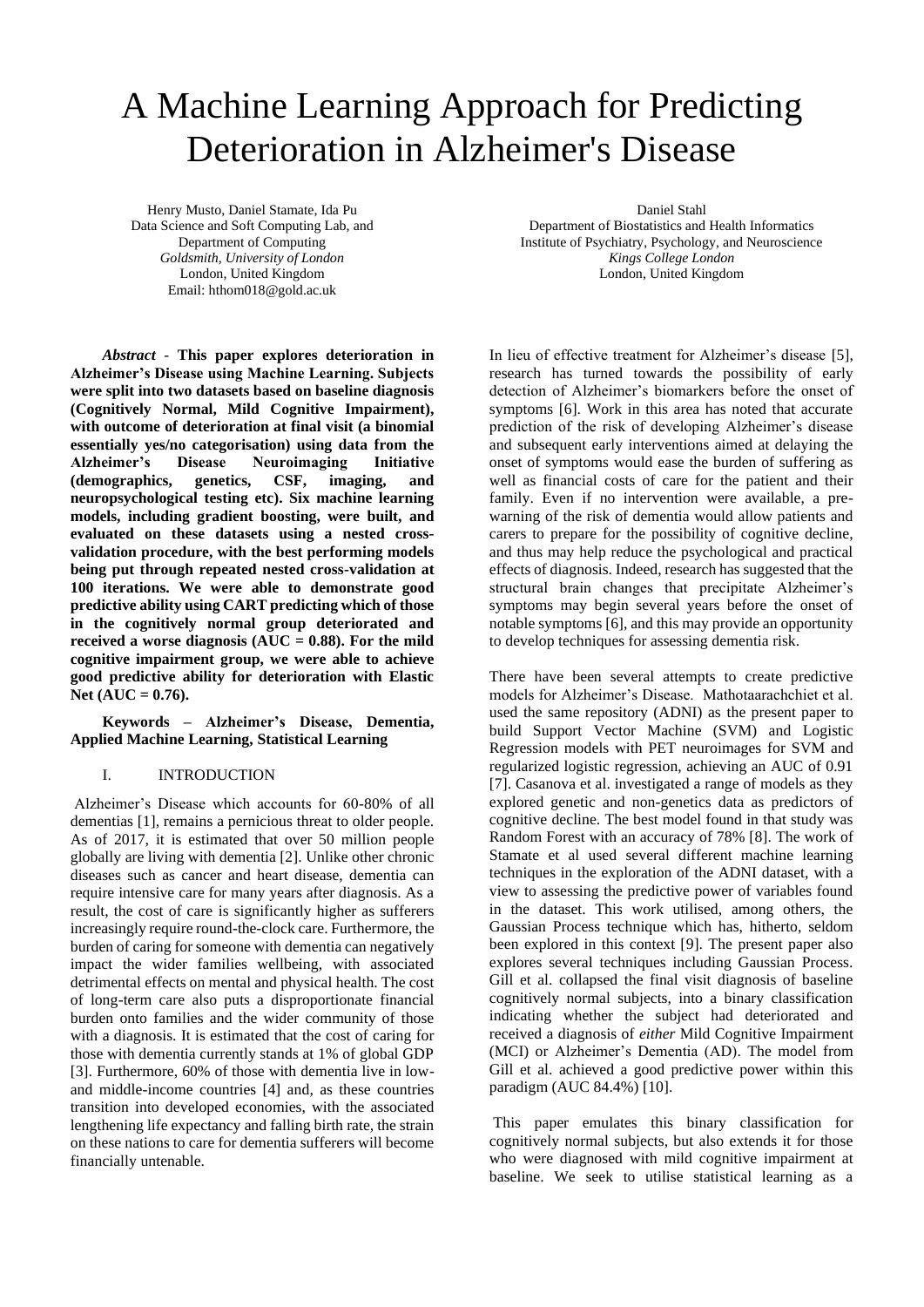mechanism to predict those who would suffer cognitive deterioration resulting in receiving a diagnosis of Mild Cognitive Impairment *or* Alzheimer's Disease. To this end, we will split the well-known dataset from the Alzheimer's Disease Neuroimaging Initiative (ADNI) into two separate groups at baseline: those who were Cognitively Normal (CN), and those who received a diagnosis of Mild Cognitive Impairment (MCI). We then predict what diagnosis each subject received upon their final visit to the ADNI test sites. We tune and test six different models on these datasets separately. As discussed, this study collapses the multinomial diagnosis received at final visit into a binomial progression outcome of whether there is a deterioration, i.e., received either "no deterioration": the same diagnosis (or a more favourable one) or deteriorated and consequently received a worse diagnosis at final visit. Such a separation would have potential clinical benefits, as it would allow a greater understanding of the mechanisms that underpin deterioration for the two groups. An accurate prediction would serve as both a predictive and inferential tool as we may be afforded greater understanding of potentially modifiable risk factors that, if interventions were implemented, would allow delay or prevention of the onset of cognitive decline. Thus, this paper aims to join an existing body of work which specifically looks at dementia prediction through the lens of deterioration across a longitudinal data collection period.

The goal of this study is therefore to predict, using predictors derived at baseline, those who would go on to receive a *worse* diagnosis upon their last visit to a testing site.

#### II. METHODS

#### A. *Alzheimer's Disease Neuroimaging Initiative*.

The Data used in this paper was derived from the Alzheimer's Disease Neuroimaging Initiative (ADNI) database. This multicentre longitudinal study was initiated in 2004 by the National Institute of Aging (NIA), The National Institute of Biomedical Imaging and Bioengineering (NIBIB), The Food and Drug Administration (FDA), private pharmaceutical companies and non-profit organizations in the US. It was conducted over six years, with 400 subjects diagnosed with Mild Cognitive Impairment, 200 subjects with Alzheimer's Disease and 200 healthy controls. The initial goal of the ADNI study was to test whether repeated collections of neuroimaging, biomarker, genetic, and clinical and neuropsychological data could be combined to contribute in an impactful way to research into dementia [11].

Data for the present paper was downloaded on the 10th of June 2021 through the ADNIMERGE package in R. This package combines several variables from the different ADNI datasets and studies (ADNI1, ADNIGO, ADNI2, and ADNI3). The final combined dataset contains 115 variables and 15,157 observations, which included multiple observations per participant. These observations represent data collection events, where participants made multiple (up to 23) visits to study sites.

The data used for this paper is a subset of the full dataset, containing only information from the original ADNI1 study. The different ADNI protocols contain diagnostic classifications that have been reached using procedures that differ across the studies. Thus, an attempt to classify based on diagnostic labels in ADNI1 will necessitate different predictors than in ADNI2, for example. Therefore, the decision was taken to use only data from ADNI1. After some initial cleaning, the resulting data for this paper contains 35 variables with 5,013 observations, with 34 input attributes, and 1 outcome attribute. The outcome attribute consisted of three diagnostic classes: those who received a diagnosis of Cognitively Normal (**CN**), those who received a diagnosis of Mild Cognitive Impairment (**MCI**), and those who received a diagnosis of Alzheimer's Disease (**AD**).

#### *B. Description of Variables*

- Baselines Demographics: age, gender, ethnicity, race, marital status, and education level were included in the original dataset. All were preserved after pre-processing, but nominal values were dummified to numeric format.
- **Functional Activities Questionnaire (FAQ)** is a test that can be used to assess the dependency on another person that a participant requires to carry out normal daily tasks. FAQ consists of questionnaires and multiple-choice questions, which are given to yield an aggregate score from 0 to 30.
- **Mini-Mental State Exam (MMSE)** is used to estimate the severity and progression of cognitive impairment and to follow the course of cognitive changes in an individual over time.
- **PET** measurements (FDG, PIB, AV45) are indirect measures of brain function.
- **MRI measurements (Hippocampus, intracranial volume (ICV), MidTemp, Fusiform, Ventricles, Entorhinal and WholeBrain)** are structural measurements of a participant's brain.
- **APOE4** is an integer measurement representing the appearance of epsilon 4 allele of the APOE gene.
- **Variables 'ABETA', 'TAU', 'PTAU'** are cerebrospinal fluid (CSF) biomarker measurements.
- **Rey's Auditory Verbal Learning Test (RAVLT)**  are neurophysiological test evaluating an individual's episodic memory.
- **Everyday cognitive evaluations (Ecog)** are questionnaires that illustrates a participant's ability to carry out everyday tasks.
- **Logical Memory – Delayed Recall Total Number of Story Units Recalled (LDELTOTAL)** is a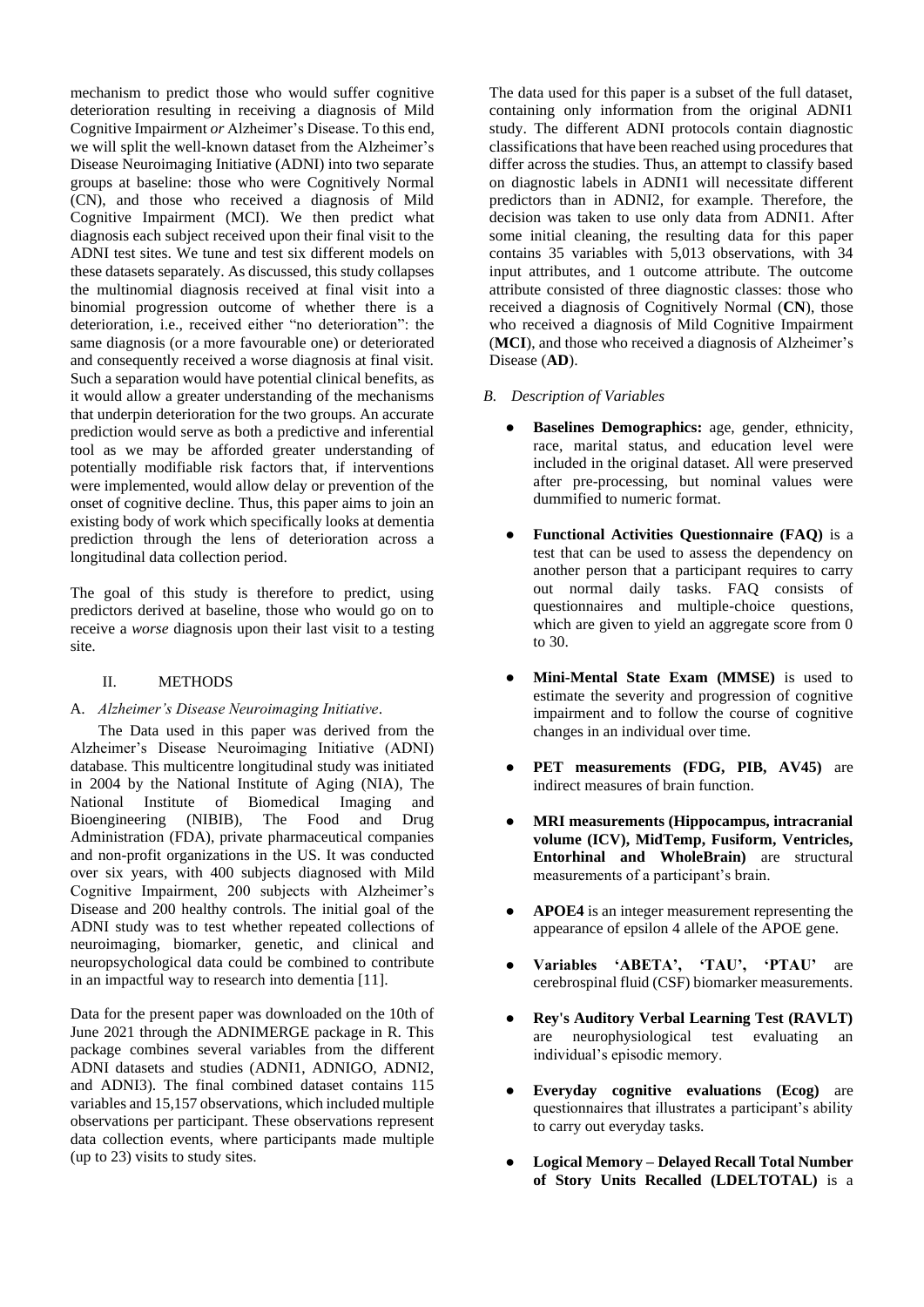neuropsychological test that evaluates a person's ability to recall information after a prescribed amount of time.

- **Modified Preclinical Alzheimer Cognitive Composite (mPACC)** are tests that evaluate a person's cognition, episodic memory and timed executive function.
- **ADAS** and **MOCA** are generalized neuropsychological tests that evaluate a person's cognitive ability (e.g., memory, visuospatial, etc.).
- **Last Visit** is a variable, defined for this paper as the number of months from baseline data collection to the subject's last visit at a test centre. This variable was added to control for the differing time periods between subjects first and last visits.

#### *C. Data Cleaning and Missing Value Imputation*

The data was cleaned using the caret package in R. The *preProcess* function was used to implement a centring and scaling of the data. KNN was used with  $K = 5$  to estimate and replace missing data. However, predictors with more than 90% missing data were excluded from the final dataset. Thus, the variable PIB was excluded. All nominal predictors were dummy coded. The final dataset, therefore, contained 42 predictor variables and 1 outcome variable. The pre-processing was conducted within the nested cross-validation procedure described below, with the training and test data being pre-processed separately to avoid any 'information bleed' that could bias the model's performance measures, with the pre-processing model trained on the training set used to pre-process the test dataset.

#### *D. Diagnostic Classes*

The goal of this study was to predict, using predictors derived at baseline, those who would go on to receive a *worse* diagnosis upon their last visit to a testing site. Therefore, the data was split into two groups, denoting the different diagnoses received at baseline.

Those who received a diagnosis of **CN** at baseline were in group one (CN\_b group), with the goal of predicting whether they received the *same diagnosis at their last visit or received a worse diagnosis*. For the sake of ease of inference, the two worse diagnoses (MCI and AD) were combined into a single classification, **'MCI/AD'**.

Those who received a diagnosis of **MCI** at baseline were in the second group (MCI\_b group), with the goal of predicting whether they received the *same* predicting whether they received the *same diagnosis/received a more favourable diagnosis at their last visit or received a worse diagnosis*. For the sake of ease of inference, subjects who received a diagnosis of **MCI** or **CN** were combined into a single classification (**'CN/MCI'**). The worse diagnosis was denoted by the classification labels of **AD.**

TABLE I. THOSE WHO RECEIVED A DIAGNOSIS OF COGNITIVELY NORMAL (CN) AT BASELINE WERE THE ONLY GROUP INCLUDED. THE MODELS PREDICTED WHAT DIAGNOSIS WERE RECEIVED FOR THESE SUBJECTS AT THE FINAL VISIT, WITH THE BINOMIAL OUTCOMES DETAILED HERE.

| Outcome                                             | Definition                                                                                                                       |
|-----------------------------------------------------|----------------------------------------------------------------------------------------------------------------------------------|
| <b>Cognitively Normal</b><br>(CN)                   | Those, having received a diagnosis of CN<br>at baseline, received the same diagnosis at<br>their last visit.                     |
| <b>Mild Cognitive</b><br><b>Impairment</b> (MCI/AD) | Those, having received a diagnosis of CN<br>at baseline, <i>either</i> received a diagnosis of<br>AD or MCI at their last visit. |

TABLE II. THOSE WHO RECEIVED A DIAGNOSIS OF MILD COGNITIVE IMPAIREMENT (MCI) AT BASELINE WERE THE ONLY GROUP INCLUDED. THE MODELS PREDICTED WHAT DIAGNOSIS WERE RECEIVED FOR THESE SUBJECTS AT THE FINAL VISIT, WITH THE BINOMIAL OUTCOMES DETAILED HERE.

| Classification                                                            | Definition                                                                                                                                                                   |
|---------------------------------------------------------------------------|------------------------------------------------------------------------------------------------------------------------------------------------------------------------------|
| Cognitively<br><b>Normal/Mild Cognitive</b><br><b>Impairment (CN/MCI)</b> | Those, having received a diagnosis of MCI<br>at baseline, <i>either</i> received the same<br>diagnosis at their last visit or received a<br>more favourable diagnosis of CN. |
| <b>Alzheimer's Disease</b><br>(AD)                                        | Those, having received a diagnosis of MCI<br>at baseline, received a diagnosis of AD at<br>their last visit.                                                                 |

The resulting datasets had the following dimensions:

TABLE III. THE FINAL DIMENSIONS OF THE TWO DATASETS AFTER PREPROCESSING.

| Dataset                | Variables | Observations/Subjects |
|------------------------|-----------|-----------------------|
| <b>CN</b> at baseline  | 43        | 285                   |
| <b>MCI</b> at baseline | 43        | 392                   |

#### *E. Model Tuning*

To produce optimised predictive models, we controlled the parameter values for each algorithm using grid searches. Models were fitted with a 5-fold cross-validation, after being pre-processed, using the procedures described above. Models were then evaluated on the test sets. We chose a range of models to train using the ADNI data. The models trained used the following algorithms:

- 1. Random Forest (RF)
- 2. Support Vector Machines with a radial kernel (SVM)
- 3. Gradient Boosting Machine (GBM)
- 4. Elastic Net (EN)
- 5. Gaussian Processes with a radial kernel (GP)
- 6. Classification and Regression Tree (CART)

The models were tuned with the following range of values for each dataset.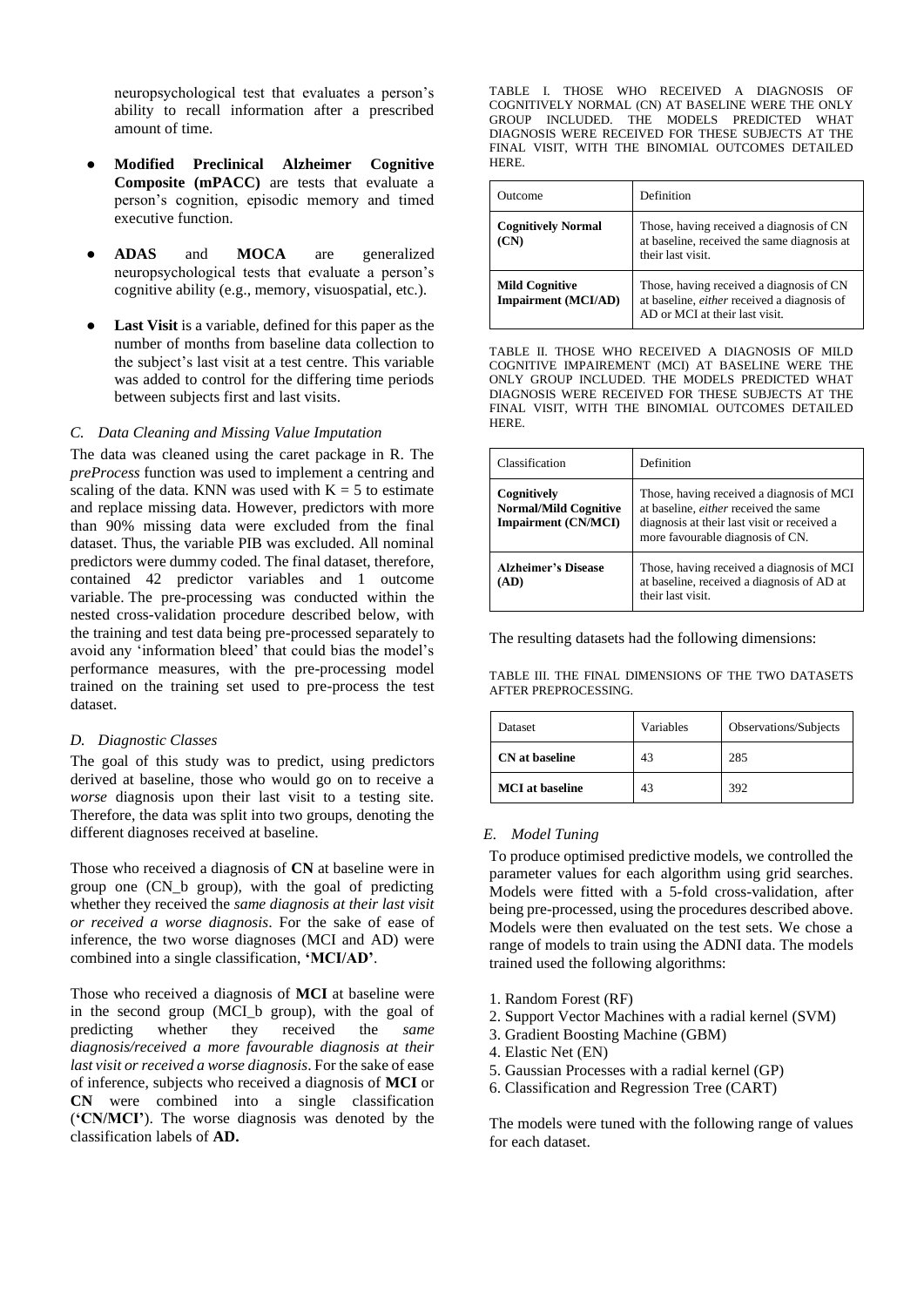#### CN\_b Group

Random Forest models were tuned over mtry between 1 and the number of columns for the training dataset, max depth between 1-10, minimum split improvement between 0.01 and 0.2 by intervals of 0.01, minimum rows between 1-7. The optimal values were found at mtry  $= 6$ , max depth  $= 9$ , minimum rows  $= 1$ , and minimum split improvement  $= 0.06.$ 

Support Vector Machines with radial kernels were tuned with C from 0 to 5 by intervals of 0.1, and sigma from 0 to 5, by intervals of 0.1. The optimal values were found at sigma = 0.8, and  $C = 0.2$ .

Gradient Boosting Machine models were tuned with trees from 1 to 400, max depth values of 25-100 by intervals of 25, learn rate from 0.01 to 0.2 by 0.1. and minimum rows between 1-50. The optimal values were found at tree  $= 10$ , max depth  $= 50$ , min rows  $= 40$  and minimum split  $improvement = 0.00001$ .

Elastic Net was tuned over values of lambda from 0 to 10 by 0.1 and alpha from 0 to 1 by 0.01. the optimal values were found at lambda =  $10$ , alpha = 0.

Gaussian Process with a radial kernel was tuned with sigma from 0.001- 2 by intervals of 0.001. The optimal value for sigma was found at 1.288.

CART was tuned over complexity between 1-250 with whole number values. The optimal value was  $cp = 200$ .

#### MCI b Group

Random Forest models were tuned over mtry between 1 and the number of columns for the training dataset, max depth between 1-10, minimum split improvement between 0.01 and 0.2 by intervals of 0.01, minimum rows between 1-7. The optimal values were found at mtry  $= 6$ , max depth  $= 10$ , minimum rows  $= 4$ , and minimum split improvement  $= 0.06.$ 

Support vector machines with radial kernels were tuned with C from 0 to 5 by intervals of 0.1, and sigma from 0, 5, by intervals of 0.1. The optimal values were found at C  $= 0.1$ , Sigma  $= 0.1$ .

Gradient Boosting Machine models were tuned with trees from 1 to 400, max depth values of 25-100 by intervals of 25, learn rate from 0.01 to 0.2 by 0.1. and minimum rows between 1-50. The optimal values were found at tree  $= 100$ , max depth  $= 50$ , min rows  $= 40$  and minimum split  $improvement = 0.00001$ .

Elastic Net was tuned over values of lambda from 0 to 10 by 0.1 and alpha from 0 to 1 by 0.01. the optimal values were found at lambda = 3, alpha =  $0.01$ .

Gaussian Process with a radial kernel was tuned with sigma from 0.001- 2 by intervals of 0.001. The optimal value for sigma was found at 1.191.

CART was tuned over complexity between 1-250 with whole number values. The optimal value was  $cp = 200$ .

#### *F. Nested cross-validation*

The CN\_b group suffered from a lack of data points. Once train/test splitting was performed, the number of rows in the test data was less than 100. This led to very high variances within the models. Thus, it was decided to implement a form of nested cross-validation to estimate the performance of a large test set. This procedure involves randomly creating N-folds, where  $N =$  number of rows/3. For each fold, three randomly selected rows were taken for the test set, with the remainder as the training dataset. On the training dataset, a 5-fold cross-validation is used, where we tune different hyperparameters for the model. Once the optimal hyperparameters are found, and the model built, we predict on the test set, and record the probabilities that are returned. We then proceed onto the next fold where the process is repeated. This continues until all folds have been used, resulting in all data points being predicted as part of the test set. This results in a vector of probabilities, one for each row of the complete dataset. From there we can then compute the performance statistics. We can then proceed to test these statistics' stability using the repeated nested cross-validation procedure described below. For the sake of consistency, we ran this procedure on both the CN and MCI datasets. Further post-processing was performed on summary statistics, taking the sensitivity, accuracy, specificity, and kappa statistics at the Youden point on the ROC curve.

#### *G. Repeated nested cross-validation procedure.*

The stability of a best performing subset of the models was explored using a repeated nested cross-validation procedure. This procedure involves running the nested cross-validation procedure 100 times, such that we can demonstrate the variance in model performance. For this simulation we repeated the process 100 times, and the mean and standard deviations of the AUC was taken. Only one model from the nested CV procedure from each dataset was chosen for this extension.

#### III. RESULTS

The top performing model for the CN data was based on the CART with an AUC of 0.88. This indicates a significantly strong pattern and decision boundary in the data. The CART nested cross-validation was then run 100 times to test stability, with a resulting average AUC of 0.89  $(SD = 0.006)$ . When considering the variable importance chart for this model we can see neuropsychological testing being the most important predictors.

The top performing model for the MCI data was based on the Elastic Net with an AUC of 0.75. This indicates a significantly strong pattern and decision boundary in the data. The Elastic Net, after going through the repeated nested CV at 100 iterations achieved an AUC of 0.76 (SD  $= 0.01$ ). When considering variable importance, the 'last visit' predictor proved to be the most important when building the best performing model. However, unlike the CN dataset, some MRI imaging measurements; the midtempal and hippocampal volume, proved to be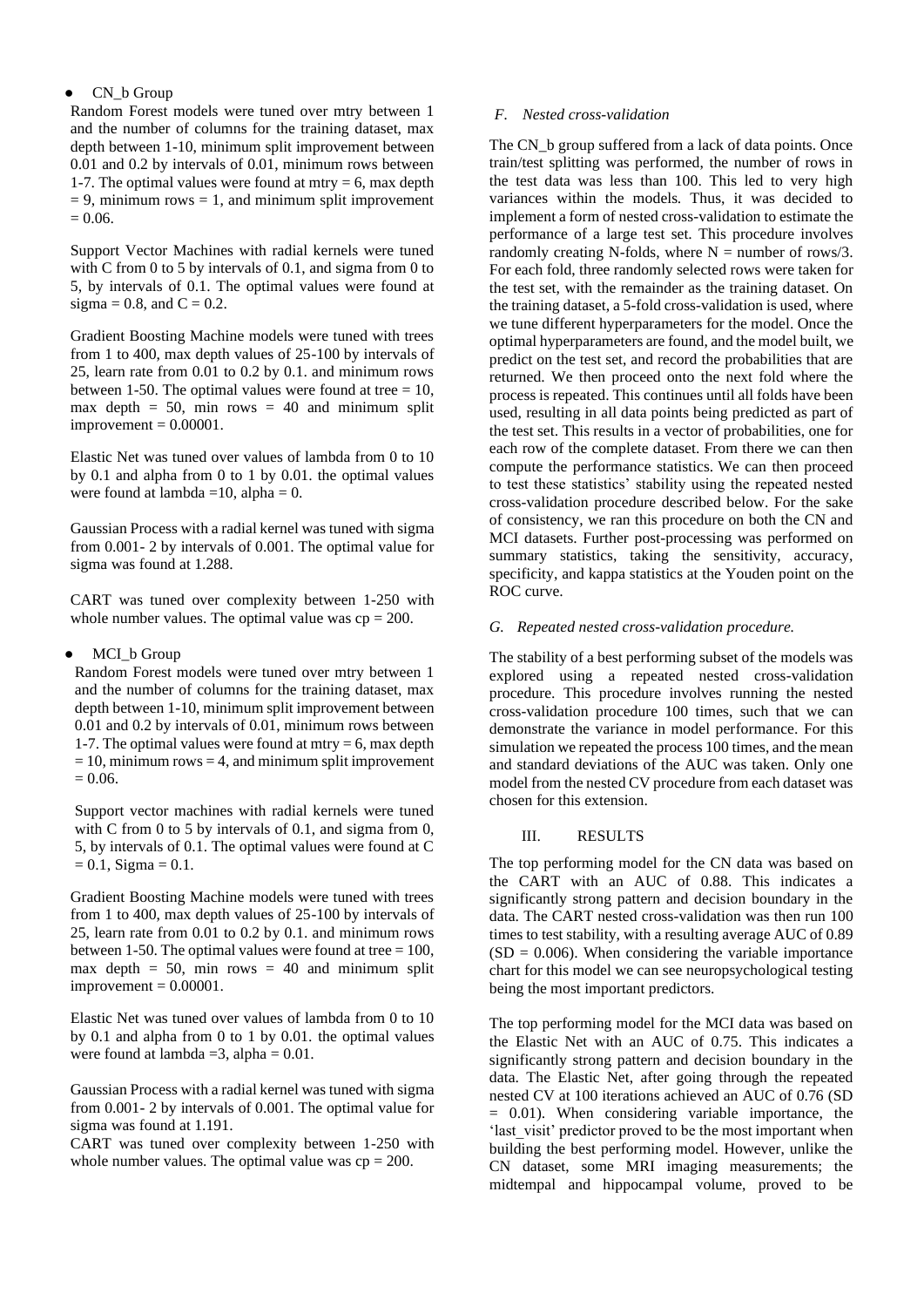important, with less neuropsychological tests appearing in the top important predictors in this model.

|  | .      |  | . |                                                     |  |  |
|--|--------|--|---|-----------------------------------------------------|--|--|
|  | GROUP. |  |   |                                                     |  |  |
|  |        |  |   | TABLE IV. STATISTICS FOR MODELS APPLIED TO THE CN b |  |  |

| Model                                  | AUC  | Sensitivity | Specificity | Accuracy | Kappa |
|----------------------------------------|------|-------------|-------------|----------|-------|
| Random<br>Forest                       | 0.83 | 0.72        | 0.89        | 0.73     | 0.24  |
| <b>SVM</b><br>with<br>Radial<br>Kernel | 0.85 | 0.77        | 0.94        | 0.79     | 0.33  |
| <b>GBM</b>                             | 0.87 | 0.80        | 0.94        | 0.82     | 0.37  |
| Elastic<br><b>Net</b>                  | 0.60 | 0.65        | 0.11        | 0.92     | 0.15  |
| Gaussian<br><b>Process</b>             | 0.59 | 0.33        | 0.86        | 0.82     | 0.14  |
| <b>CART</b>                            | 0.88 | 0.76        |             | 0.78     | 0.33  |

TABLE V. STATISTICS FOR MODELS APPLIED TO THE MCI\_b DATASET.

| Model       | <b>AUC</b> | Sensitivity | Specificity | Accuracy | Kappa |
|-------------|------------|-------------|-------------|----------|-------|
| Random      | 0.67       | 0.91        | 0.24        | 0.53     | 0.13  |
| Forest      |            |             |             |          |       |
| <b>SVM</b>  | 0.69       | 0.35        | 0.82        | 0.62     | 0.18  |
| with        |            |             |             |          |       |
| radial      |            |             |             |          |       |
| kernel      |            |             |             |          |       |
| <b>GBM</b>  | 0.62       | 0.82        | 0.37        | 0.56     | 0.17  |
| Elastic     | 0.75       | 0.80        | 0.60        | 0.68     | 0.38  |
| <b>Net</b>  |            |             |             |          |       |
| Gaussian    | 0.66       | 0.88        | 0.47        | 0.65     | 0.33  |
| Process     |            |             |             |          |       |
| <b>CART</b> | 0.62       | 0.60        | 0.60        | 0.60     | 0.20  |

TABLE VI. MEAN(SD) VALUES OF PERFORMANCE STATISTICS FOR REPEATED NESTED CROSSVALIDATION OF THE CART MODEL FOR THE CN GROUP.

| AUC         | 0.89(0.006) |
|-------------|-------------|
| Sensitivity | 0.76(0.008) |
| Specificity | 1(0)        |
| Accuracy    | 0.78(0.007) |
| Kappa       | 0.34(0.01)  |

TABLE VII. MEAN(SD) VALUES OF PERFORMANCE STATISTICS FOR REPEATED NESTED CROSSVALIDATION OF THE ELASTIC NET MODEL FOR THE MCI GROUP.

| AUC.        | 0.76(0.01) |
|-------------|------------|
| Sensitivity | 0.68(0.06) |
| Specificity | 0.76(0.06) |
| Accuracy    | 0.71(0.01) |
| Kappa       | 0.43(0.02) |

#### *IV. Discussion and Conclusions*

This paper represents a broad attempt to classify on an existing dataset, using a range of techniques. We were able to demonstrate that, by collapsing final diagnoses into a binary classification problem, one can achieve good results using several recognised algorithms. We further demonstrated marked differences in the apparent decision boundaries, when predicting for those with a diagnosis of Cognitively Normal, vs Mild Cognitive Impairment, at baseline. The separation of the two groups in this study was required, as the outcome of the CN\_b group shared the same diagnoses as the baseline of the second group, however this did afford us the opportunity to study these groups as distinct datasets. Such findings would indicate that there is value in treating these two groups separately. To be more explicit, the task of predicting which cognitively normal elderly people will deteriorate, is apparently different from predicting which of those with subjective memory complaints will get worse, with differing predictors of import. Such a finding should inform future studies, as we move away from 'one size fits all' approach to ML as a predictive tool within dementia research.



Fig. 1. Variable Importance for the CN\_b group from a Random Forest model.



Fig. 2. Variable Importance for the MCI group from an Elastic Net model.

Of further interest is the differing variable importance measures for models in the two datasets. The best model in the CN\_b group was CART, but this technique does not